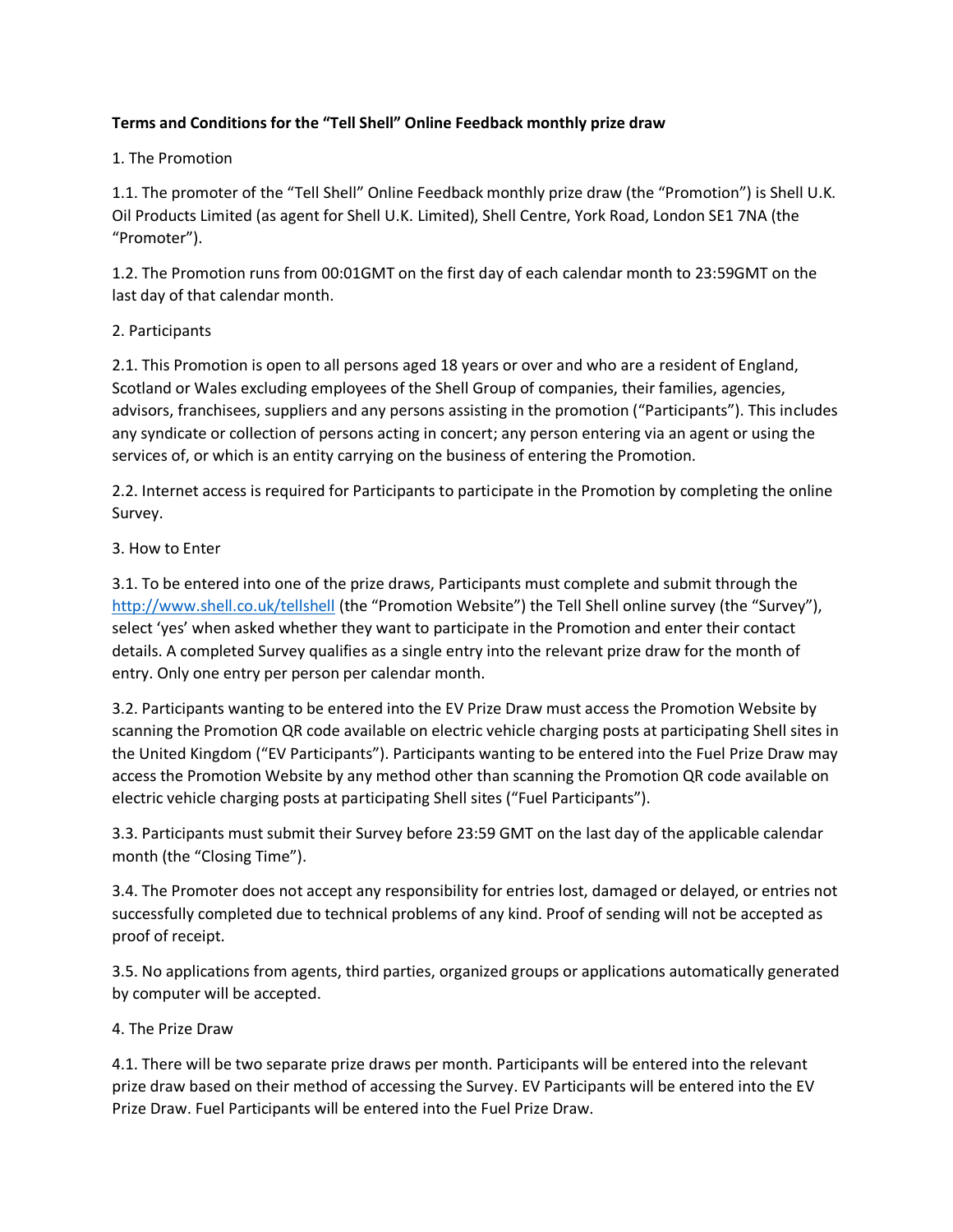4.2. The prize draws will be conducted by the Promoter. Each month, the names of all Participants who submitted a valid entry will be entered into an Excel sheet. There will be one section for EV Participants and a separate section for Fuel Participants. The RAND function will be used in each section to select the winners' names on the next working day following the Closing Time for that month's draw. When used in an Excel sheet, the RAND function returns a random number which is then cross referenced against the Participants name.

4.3. Winners from both the EV Prize Draw and Fuel Prize Draw will be contacted by the Promoter within 21 days of the Closing Time for the relevant prize draw by telephone and/or by email using the contact details provided by Participants to the Promoter at the time of completing and submitting the Form. If the winner cannot be contacted or does not respond to contact made by the Promoter within 5 business days, then the winner's prize will be forfeited, and the Promoter reserves the right to select another winner from the remaining entries.

4.4. The prize will be sent to the winner by registered post on a date and to an address as agreed with the Promoter.

5. Prizes

Fuel Prize Draw

5.1. There are 11 prizes available each calendar month from the Fuel Prize Draw whilst the Promotion is running. These are as follows:

1 (one) £100 (one hundred pounds) worth of Shell V-Power fuel vouchers (the "First Fuel Prize"); and

10 (ten) £10 (ten pounds) worth of Shell V-Power fuel vouchers (the "Runner-Up Fuel Prize").

5.2. On the 1st of each calendar month whilst the Promotion is running there will be a Fuel Prize Draw of the above for the previous months' entries.

5.3. Shell V-Power fuel vouchers can only be used to purchase Shell V-Power fuel at participating Shell service stations in the United Kingdom and are subject to the terms and conditions as stated thereon. Shell V-Power fuel vouchers must be utilised by the expiry date stated on the vouchers and no extensions will be permitted.

EV Prize Draw

5.4. There are 11 prizes available each calendar month from the EV Prize Draw whilst the Promotion is running. These are as follows:

1 (one) £100 (one hundred pounds) worth of Shell shop vouchers (the "First EV Prize"); and

10 (ten) £10 (ten pounds) worth of Shell shop vouchers (the "Runner-Up EV Prize").

5.5. On the 1st of each calendar month whilst the Promotion is running there will be an EV Prize Draw of the above for the previous months' entries.

5.6. Shell shop vouchers can only be used at participating Shell service stations in the United Kingdom and are subject to the terms and conditions as stated thereon. Shell shop vouchers must be utilised by the expiry date stated on the vouchers and no extensions will be permitted.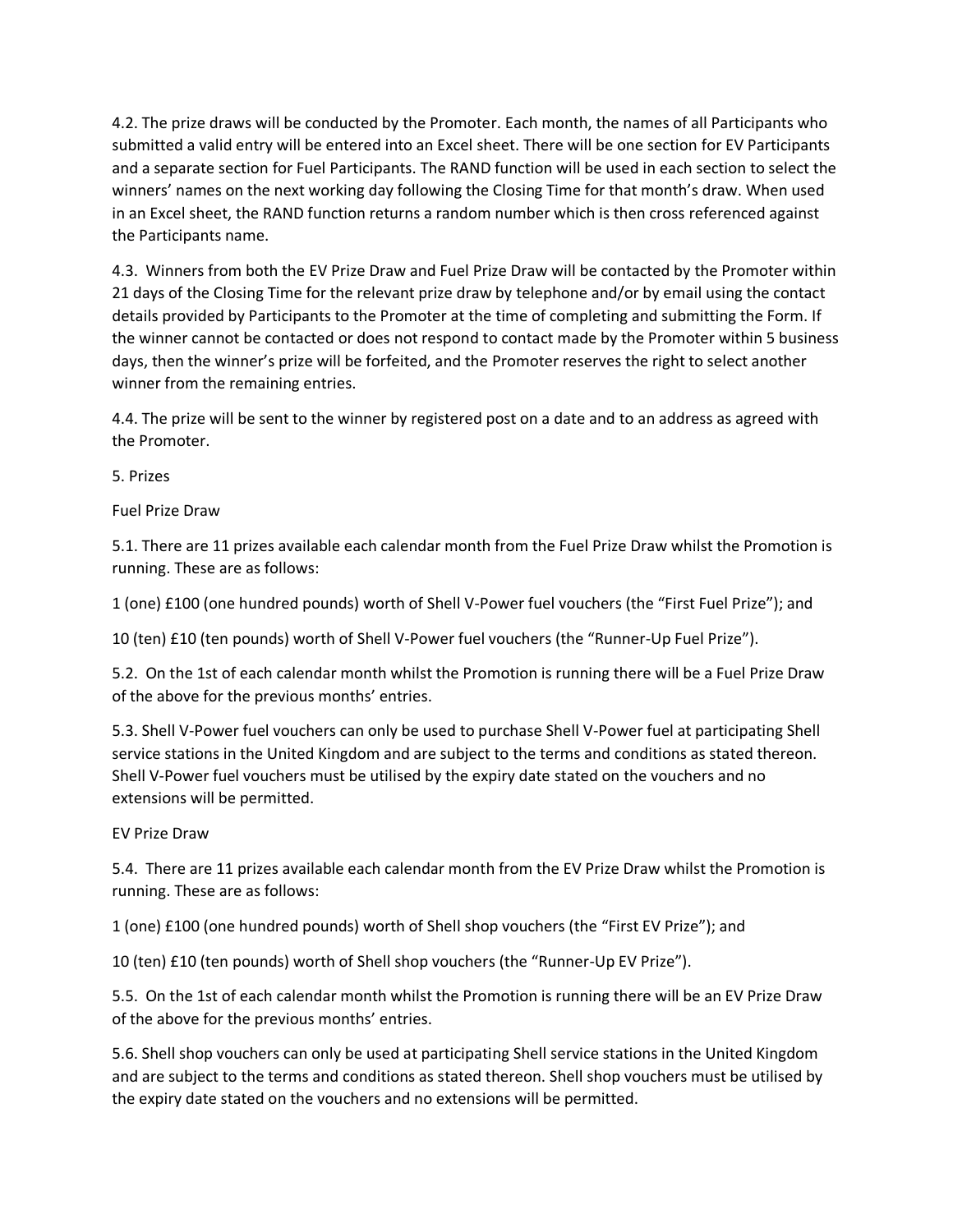#### 6. Promoter Rights

6.1. In the event of unforeseen circumstances, the Promoter reserves the right to offer an alternative prize of equal or greater value.

6.2. The Promoter accepts no responsibility for any technical issues, system or software failures encountered on the Promotion Website or during entry into the Promotion. The Promoter tries to ensure the standard of the Promotion Website remains high but cannot be held responsible for interruptions of service. The Promoter reserves the right to suspend temporarily the operation of the Promotion Website without notice in the case of system failure, maintenance or repair or for any other reason beyond its control.

6.3. To the extent only permitted by applicable law, the Promoter reserves the right to use a winner's voice, image, photograph, name and likeness for publicity and in advertising, marketing or promotional material without additional compensation or prior notice to the winner and in entering the promotion, all Participants consent to the same.

6.4. No cash alternative will be offered, and the prize is non-transferable. By accepting the prize, and insofar as is permitted by law, a winner agrees to hold the Promoter and its affiliates harmless against any and all claims and liability arising out of the award of, the use or misuse of any prize. Where the law implies warranties, which cannot be excluded, the Promoter's liability for breach of those warranties is limited to resupplying the prize (or paying for the costs thereof), where this is permitted by law. A winner assumes all liability for any injury or damage caused, or claimed to be caused by participation in this promotion or use or redemption of any prize.

6.5. The Promoter reserves the right at its sole discretion to cancel, terminate, modify or suspend the Promotion in whole or in part at any time. In addition, the Promoter reserves the right to extend any time limit relating to the Promotion for whatever reason.

6.6. The Promoter's decision is final in every situation including any not covered above and no correspondence will be entered into.

6.7. The Promoter reserves the right at its sole discretion to amend these Terms and Conditions in whole or in part at any time.

7. General and Personal Data Protection

7.1. By entering the Promotion Participants will be deemed to have accepted and be bound by the terms and conditions which will be interpreted in accordance with English law and subject to the exclusive jurisdiction of the English courts.

7.2. The name and county of the winners will be made available on request to those sending an email to UK-Retail-Marketing@shell.com within 6 weeks of the relevant prize draw Closing Time.

7.3. Personal Data of the Promotion Participants will be processed for the purposes of organising and managing the Promotion (including arranging receipt of and/or participating in the prizes) and communicating with Participants in relation to the Promotion. Personal data provided by Participants will only be used in accordance with the Privacy Statement as stated on the Promotion Website – this